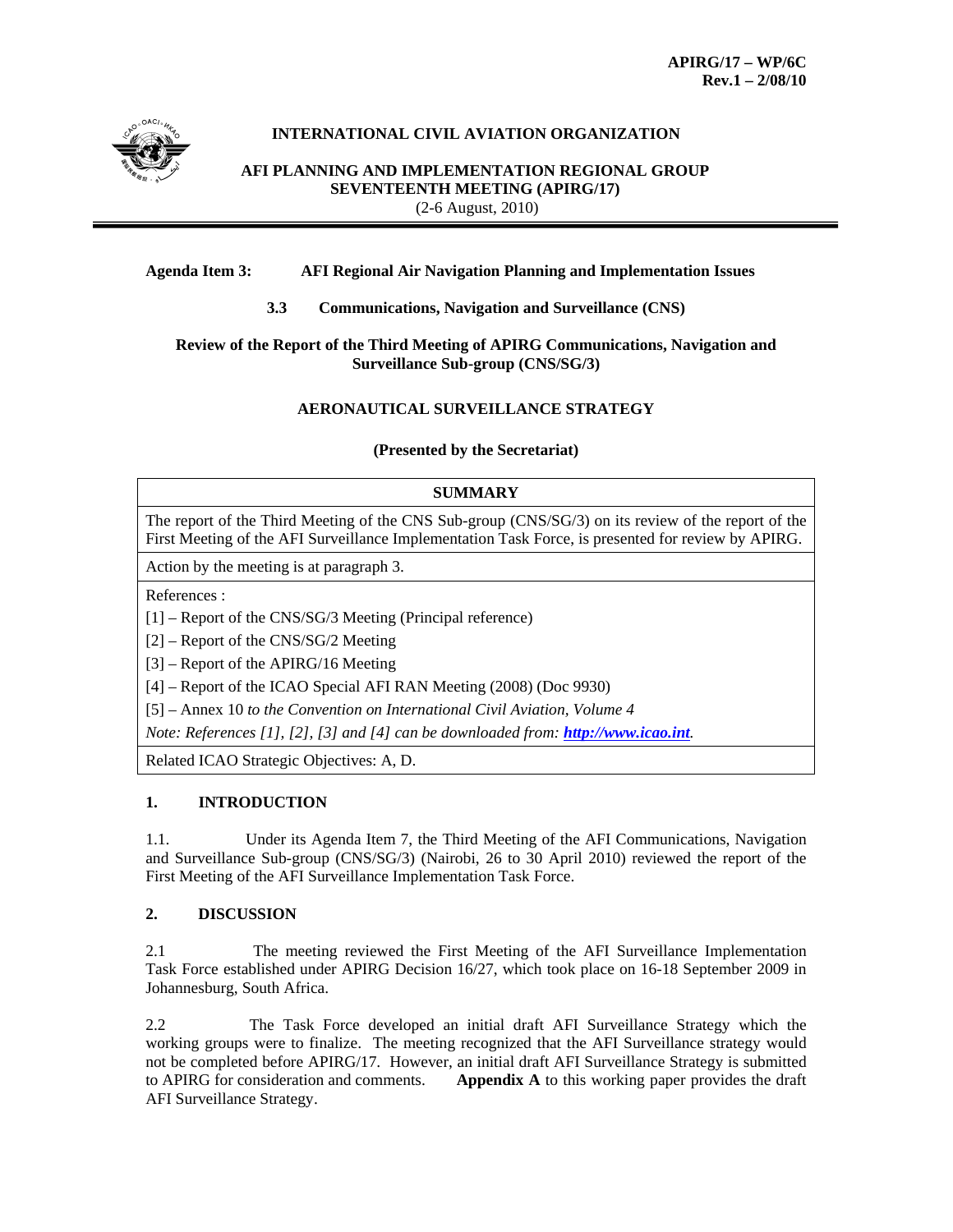2.3 The Task Force formed two working groups, one for en- route operations and another one for terminal operations. ASECNA and Seychelles were nominated as leaders of the working groups. **Appendix B** to this working paper provides the terms of reference, work programme and the composition of the established Aeronautical Surveillance working groups.

2.4 In accordance with APIRG Conclusion 13/77, States were urged to submit the following data concerning their managed aerodromes and terminal areas (TMAs) to facilitate the work of the CNS Sub-group on their categorization:

1. **Aerodromes**: for each aerodrome:

- Total number of movements during the year 2000 for each of the following types of
- Traffic: commercial, military and general aviation
- IFR and VFR traffic numbers.

2. **TMAs**: for each TMA:

- Number of civil and military airports within the TMA
- Total number of movements during 2000 at each type of airport
- Vertical and lateral limits of the TMA
- IFR and VFR traffic numbers
- Restricted, prohibited and danger areas.

### **3. ACTION BY APIRG**

- 3.1 The meeting is invited to:
	- a) Note the report of the CNS/SG/3 Meeting on its review of the report of the First Meeting of the AFI Surveillance Implementation Task Force as presented in this working paper;
	- b) Review and endorse the initial draft AFI Surveillance Strategy contained in **Appendix A** as a basis, and provide further guidance as necessary, for consideration by the CNS/SG;
	- c) Review the terms of reference, work programme and the composition of the AFI Surveillance Implementation working groups as shown in **Appendix B**; and
	- d) Request States to provide the data concerning their managed aerodromes and terminal areas (TMAs) in order to facilitate the work of the CNS Sub-group on their categorization, in accordance with APIRG Conclusion 13/77.

 $-$  END  $-$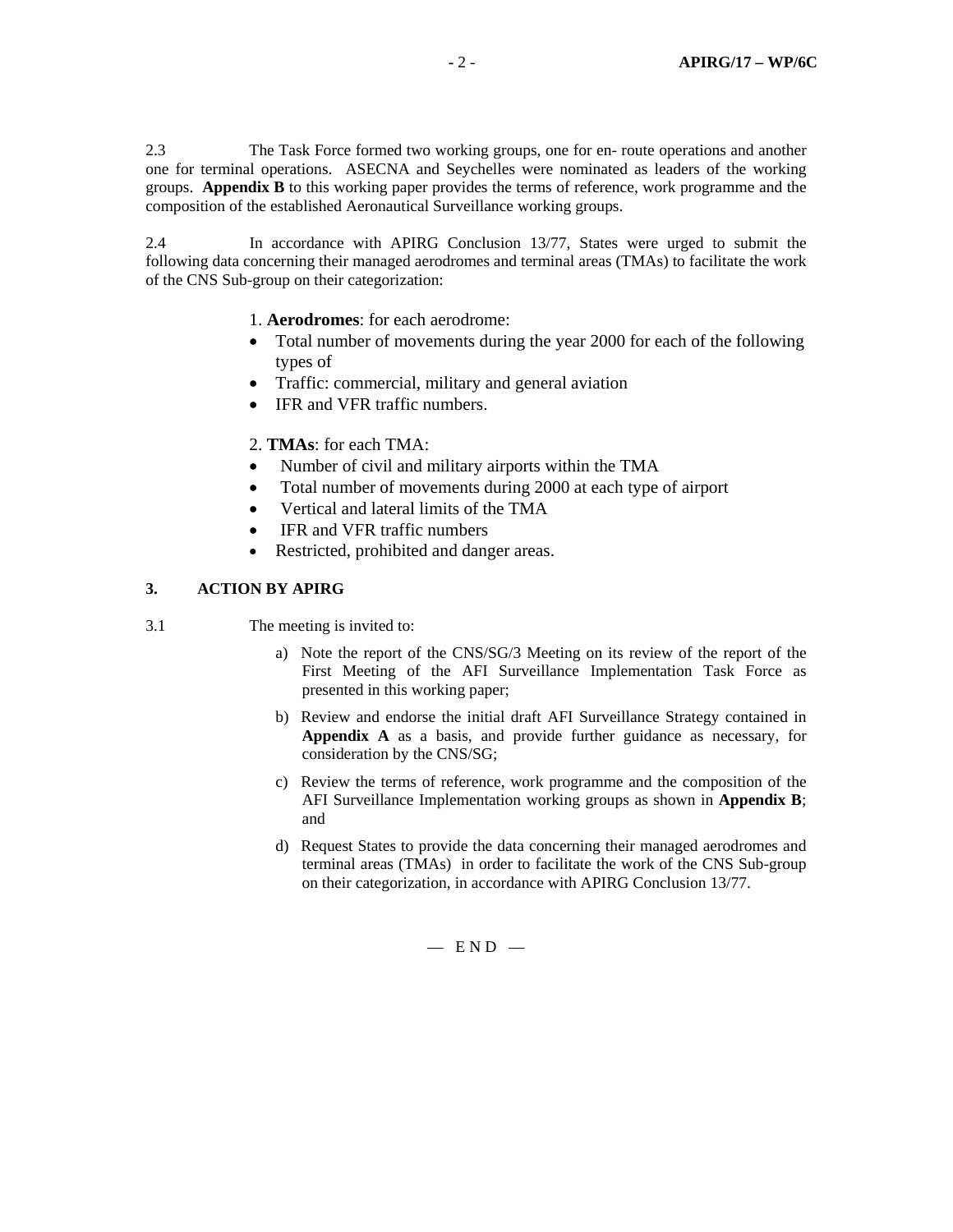# **APPENDIX A**

### **DRAFT INITIAL AFI SURVEILLANCE PLAN IN SUPPORT OF PBN IMPLEMENTATION**

| <b>Airspace</b>                | <b>PBN</b> Navigation<br>specifications | <b>Short term</b><br>$(2008-2012)$          | Mid-term<br>$(2013 - 2016)$                               | Long term<br>$(2017$ and<br>beyond) |
|--------------------------------|-----------------------------------------|---------------------------------------------|-----------------------------------------------------------|-------------------------------------|
| En route oceanic               | RNAV10/RNP10<br>RNP <sub>4</sub>        | $ADS-C$                                     | $ADS-C$                                                   | ADS-C                               |
| En route remote<br>continental | RNAV10/RNP10<br>RNP <sub>4</sub>        | $ADS-C$                                     | $ADS-C$                                                   | ADS-C                               |
| En route<br>continental        | RNAV <sub>5</sub><br>RNAV <sub>1</sub>  | ADS-C<br>ADS-B trials<br><b>MLAT</b> trials | $ADS-C$<br>ADS-B<br>gradually<br><b>MLAT</b><br>gradually | ADS-C. ADS-B<br><b>MLAT</b>         |

# **EN ROUTE OPERATIONS**

### **DRAFT INITIAL AFI SURVEILLANCE PLAN IN SUPPORT OF PBN IMPLEMENTATION**

| Airspace                      |                      | <b>PBN</b> Navigation<br>specifications            | <b>Short term</b><br>$(2008 - 2012)$                                                     | Mid-term<br>$(2013 - 2016)$                                                                            | Long term<br>$(2017$ and<br>beyond)                           |
|-------------------------------|----------------------|----------------------------------------------------|------------------------------------------------------------------------------------------|--------------------------------------------------------------------------------------------------------|---------------------------------------------------------------|
| Terminal<br>arrival/departure | <b>TMA</b><br>Type 3 | RNAV1 in a<br>surveillance<br>environment          | PSR where<br>justified<br>SSR where<br>implemented<br>ADS-B trials<br><b>MLAT</b> trials | PSR where<br>justified<br>SSR where<br>implemented<br>$ADS-B$<br>gradually<br><b>MLAT</b><br>gradually | Reduced<br>number of<br><b>SSRs</b><br>$ADS-B$<br><b>MLAT</b> |
|                               | <b>TMA</b><br>Type 2 | RNAV1 in a<br>surveillance<br>environment          | PSR where<br>justified<br>SSR where<br>implemented<br>ADS-B trials<br><b>MLAT</b> trials | PSR where<br>justified<br>SSR where<br>implemented<br>$ADS-B$<br>gradually<br><b>MLAT</b><br>gradually | Reduced<br>number of<br><b>SSRs</b><br>$ADS-B$<br><b>MLAT</b> |
|                               | <b>TMA</b><br>Type 1 | Basic RNP1 in a<br>non-surveillance<br>environment | Voice<br>reporting                                                                       | Voice<br>reporting                                                                                     | Voice reporting                                               |

### **TERMINAL OPERATIONS**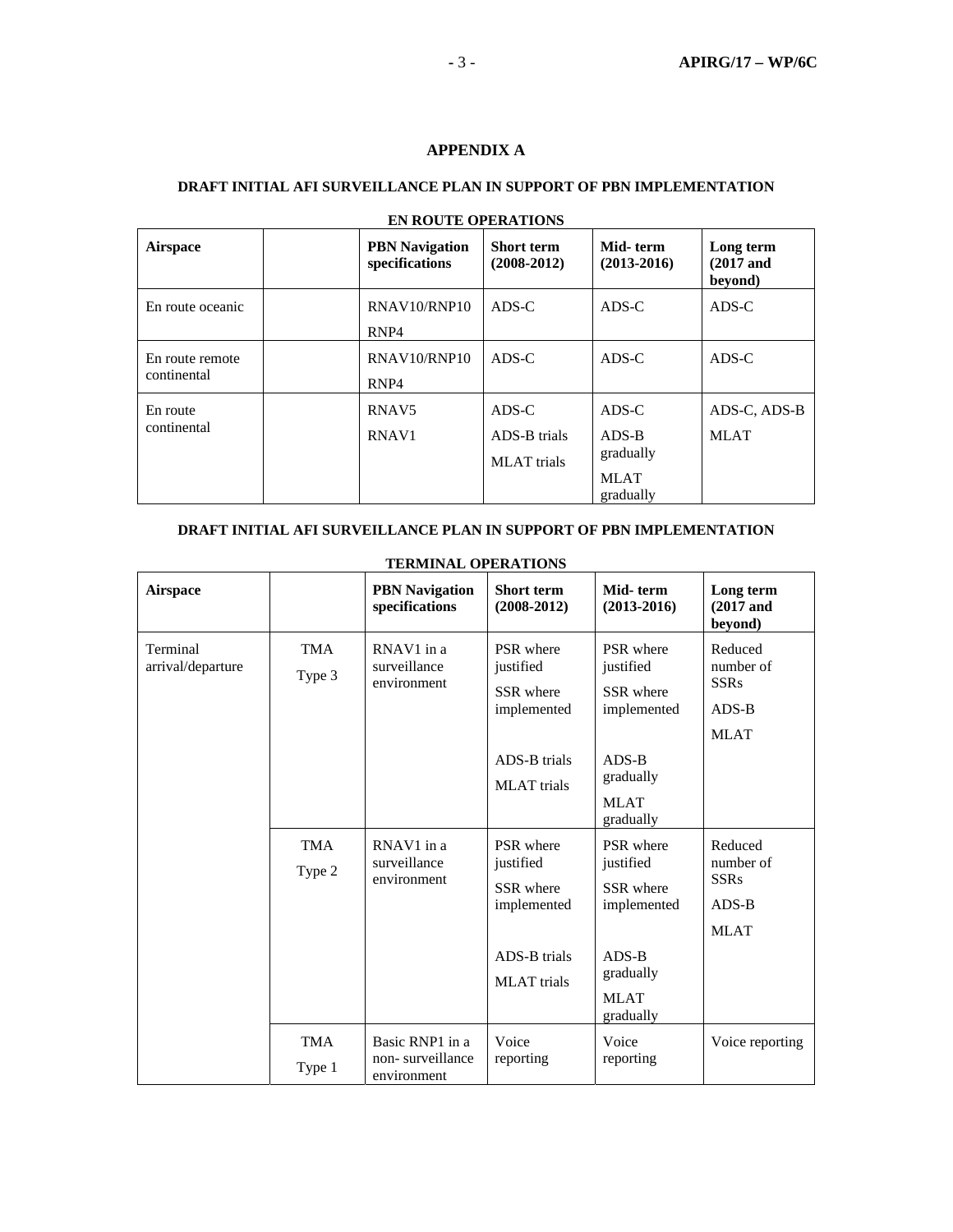# **DRAFT INITIAL AERONAUTICAL SURVEILLANCE PLAN IN SUPPORT OF PBN IMPLEMENTATION**

| <b>Airspace</b> |                     | <b>PBN</b> Navigation<br>specifications                                   | <b>Short term</b><br>$(2008 - 2012)$                                                     | Mid-term<br>$(2013 - 2016)$                                                | Long term<br>$(2017$ and<br>beyond)                 |
|-----------------|---------------------|---------------------------------------------------------------------------|------------------------------------------------------------------------------------------|----------------------------------------------------------------------------|-----------------------------------------------------|
| Approach        | Aerodrome<br>Type 3 | <b>RNP APCH with</b><br>baro-VNAV or<br><b>RNP AR APCH</b><br>if required | PSR where<br>justified<br>SSR where<br>implemented                                       | PSR where<br>justified<br>SSR where<br>implemented                         | Reduced<br>number of SSRs<br>$ADS-B$<br><b>MLAT</b> |
|                 |                     |                                                                           | ADS-B trials<br><b>MLAT</b> trials                                                       | $ADS-B$<br>gradually<br><b>MLAT</b><br>gradually                           |                                                     |
|                 | Aerodrome<br>Type 2 | <b>RNP APCH with</b><br>baro-VNAV or<br><b>RNP AR APCH</b><br>if required | PSR where<br>justified<br>SSR where<br>implemented<br>ADS-B trials<br><b>MLAT</b> trials | PSR where<br>justified<br>SSR where<br>implemented<br>$ADS-B$<br>gradually | Reduced<br>number of SSRs<br>$ADS-B$<br><b>MLAT</b> |
|                 | Aerodrome<br>Type 1 | <b>RNP APCH</b> with<br>baro-VNAV or<br><b>RNP AR APCH if</b><br>required | Voice reporting                                                                          | <b>MLAT</b><br>gradually<br>Voice reporting                                | Voice reporting                                     |

# **APPROACH OPERATIONS**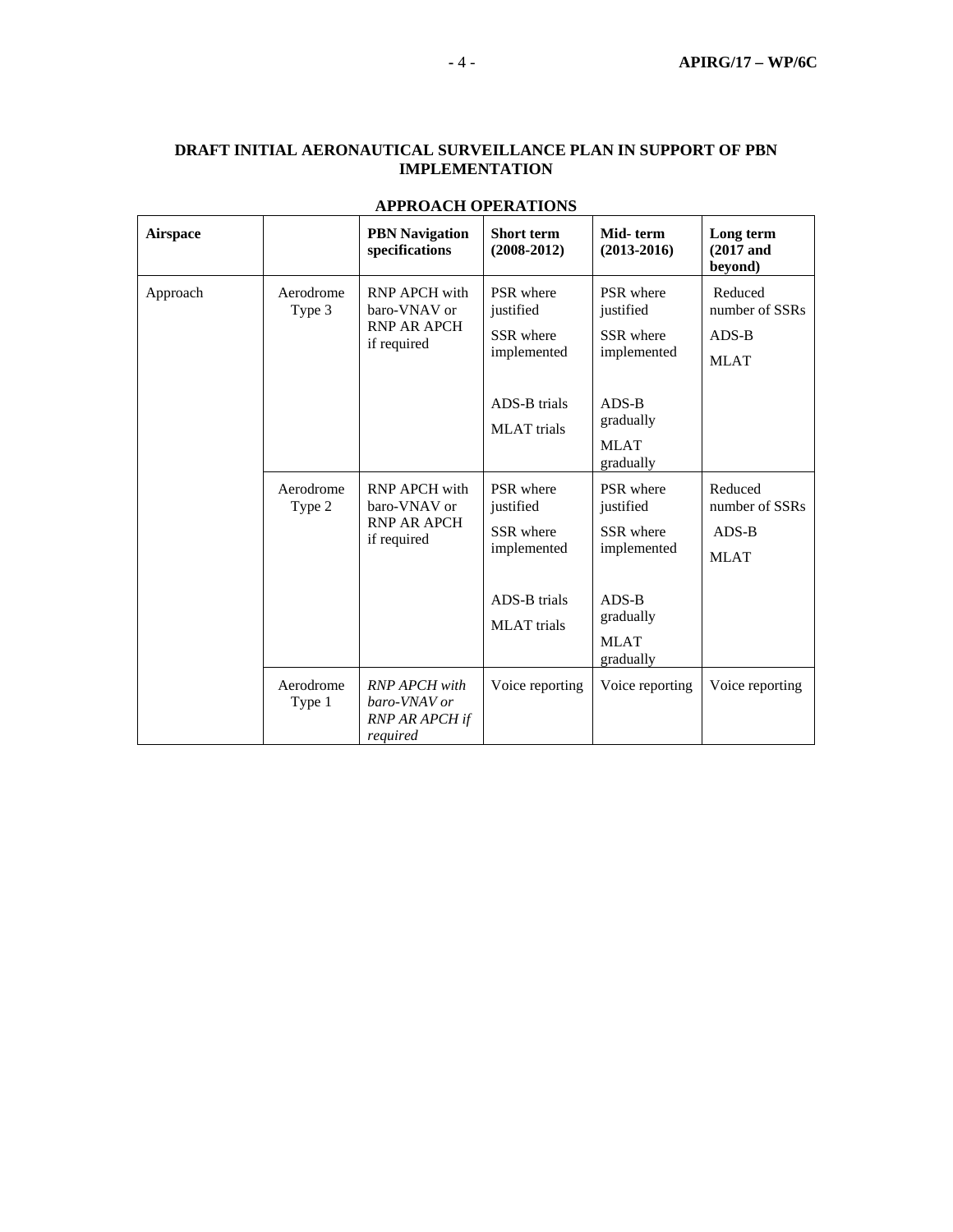# **APPENDIX B**

# **FUTURE WORK PROGRAMME OF THE AFI SURVEILLANCE IMPLEMENTATION TASK FORCE**

| No.                                     | <b>Activity</b>                         | <b>Detailed requirements</b>                                                                                                                                                                                                                            | <b>Target dates</b>                                            |  |  |  |  |
|-----------------------------------------|-----------------------------------------|---------------------------------------------------------------------------------------------------------------------------------------------------------------------------------------------------------------------------------------------------------|----------------------------------------------------------------|--|--|--|--|
| <b>ENROUTE OPERATIONS WORKING GROUP</b> |                                         |                                                                                                                                                                                                                                                         |                                                                |  |  |  |  |
| 1.                                      | En-route<br>surveillance<br>requirement | Review the draft en-route strategy                                                                                                                                                                                                                      | CNS/SG/4<br>ATS/AIS/SAR/SG/12                                  |  |  |  |  |
| 2.                                      |                                         | Complete table (app) Secretariat will align<br>$\bullet$<br>IATA Working paper Draft data distribution<br>format<br>Draft data exchange agreement, incl. system<br>$\bullet$<br>details, data format, etc.<br>Draft Regulatory requirements (technical) | Feedback and input<br>into February 2010<br><b>PBN</b> Meeting |  |  |  |  |
| 3.                                      |                                         | Review and align with new ICAO Standards and<br>guidance when development                                                                                                                                                                               | On-going                                                       |  |  |  |  |
| 4.                                      |                                         | Finalize the surveillance data distribution format                                                                                                                                                                                                      | CNS/SG/4                                                       |  |  |  |  |
| 5.                                      |                                         | Develop agreement template to be used for inter-<br>State data exchange                                                                                                                                                                                 | First draft at<br>CNS/SG/4                                     |  |  |  |  |
| 6.                                      |                                         | Draft implementation Plan                                                                                                                                                                                                                               | Task Force to report<br>to APIRG/17                            |  |  |  |  |
| 7.                                      |                                         | Update Doc. 003 and CNS Table 4A&B in<br><b>FASID</b>                                                                                                                                                                                                   | On-going                                                       |  |  |  |  |
|                                         | TERMINAL OPERATIONS WORKING GROUP       |                                                                                                                                                                                                                                                         |                                                                |  |  |  |  |
| 1.                                      | Terminal<br>surveillance<br>requirement | Review the draft terminals strategy                                                                                                                                                                                                                     | CNS SG4,<br>ATS/AIS/SAR/SG/12                                  |  |  |  |  |
|                                         |                                         | Complete table (app). Secretariat will align<br>$\bullet$<br><b>IATA WP Draft data distribution format</b><br>Draft data exchange agreement, incl. System<br>$\bullet$<br>details, data format, etc.<br><b>Draft Regulatory Requirements (Technical</b> | Feedback and input<br>into February 2010<br><b>PBN</b> Meeting |  |  |  |  |
| 2.                                      |                                         | Review and align with new ICAO Standards and<br>guidance when developed                                                                                                                                                                                 | On-going                                                       |  |  |  |  |
| 3.                                      |                                         | Update Doc. 003                                                                                                                                                                                                                                         | On-going                                                       |  |  |  |  |
| 4.                                      |                                         | Finalize the surveillance data distribution format                                                                                                                                                                                                      | CNS/SG/4                                                       |  |  |  |  |
|                                         |                                         | Develop agreement template to be used for inter-                                                                                                                                                                                                        | First draft at                                                 |  |  |  |  |
|                                         |                                         | State data exchange<br>CNS/SG/4                                                                                                                                                                                                                         |                                                                |  |  |  |  |
| 5.                                      |                                         | Task Force to report to APIRG on progress:<br>Draft implementation plan<br><b>En-route Operations</b>                                                                                                                                                   | APIRG/17                                                       |  |  |  |  |